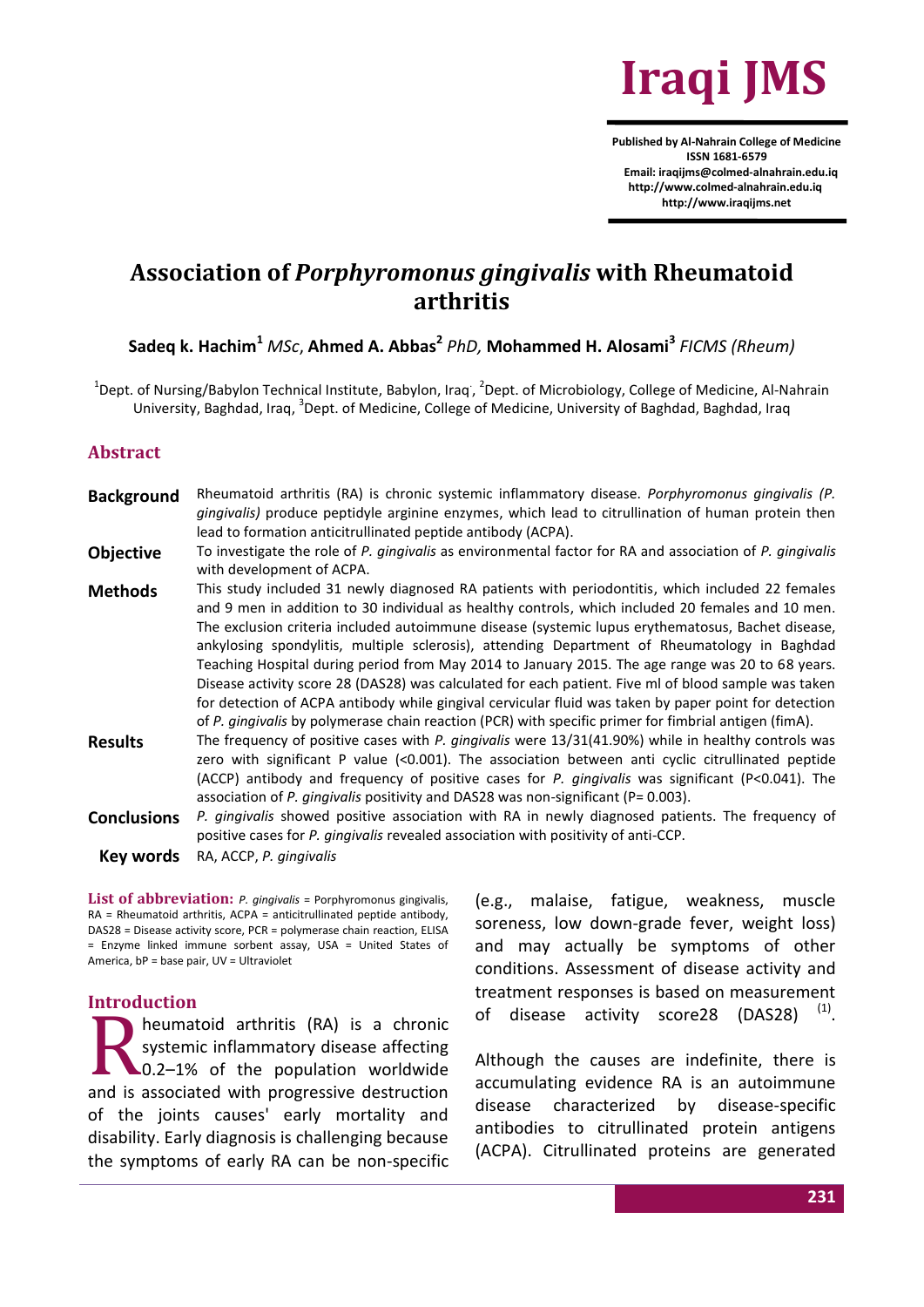by peptidyl arginine deiminases (PADs), enzymes that catalyze the modification of peptidyl-arginine to peptidyl-citrulline<sup>(2)</sup>.

*P. gingivalis* belongs to the phylum bacteroidetes and is a non-motile, gramnegative, rod-shaped, anaerobic, pathogenic bacterium. It establishes in the oral cavity, somewhere it is implicated in confident forms of periodontal disease  $(3)$ . The Collagen degradation experiential in chronic periodontal disease consequences in part from the collagenase enzymes of this species. It has been revealed in an in vitro study that P. gingivalis can attack human gingival fibroblasts and can stay alive in them in the existence of significant concentrations of antibiotics<sup>(4)</sup>.

The bacterium has concerned interest based on epidemiologic relations between RA and periodontitis and the explanation of a novel bacterial peptidyle arginine deaminase (PAD), suggesting a possible etiologic role of *P. gingivalis* in RA during the creation of citrullinated antigens. In RA, an autoimmune response develops in opposition to citrullinated peptides detected as anti-citrullinated peptide antibodies (ACPA). The existence of anti-CCP are >98% specific for the diagnosis of RA  $(5)$ .

The mechanisms to citrullination that guide to RA remain unclear. A polymorphism in the PAD4 gene, which may lead to amplified citrullination has been described in populations. *P. gingivalis* is the only prokaryote recognized to have PAD, an enzyme to facilitate catalyzes the posttranslational modification of arginine residues to citrulline (6) .

The objectives of this study was to investigate the role of *P. gingivalis* as environmental factor for RA and association of *P. gingivalis* with development of ACPA

# **Methods**

This study included 31 newly diagnosed RA patients with 30 persons as healthy controls. The RA patients attended Rheumatology Department in Baghdad Teaching Hospital were examined by rheumatologist during the period from May 2014 to January 2015 and DAS28 was calculated for each patient according to ACR.

#### **Blood samples**

In this study 5 ml of blood were taken from each patients and healthy control by venipuncture, then 3 ml of blood were separated by centrifuge and serum sample was isolated and stored at (-20 °C) until used while 1.6 ml of blood was add to 0.4 of sodium citrate for erythrocyte sedimentation rate (ESR).

#### **ELISA test for anti-CCP**:

The anti-CCP was done by ELISA technique (indirect method) according to instructions manual by Human company/Germany .

## **DNA-extraction from gingival cervicular fluid samples**

The wizard genomic purification by promega/USA.

Monoplex PCR for detections fimA of *P.*  gingivalis was done according to Nakagawa<sup>(7)</sup>.

The primer set was used in detection of *P. gingivalis* as followed:

| Gene        | Primer                      | Product<br>size (bp) | Reference     |  |
|-------------|-----------------------------|----------------------|---------------|--|
| <b>Type</b> | CAGCAGAGCCAAAAACAAT         |                      | Nakagawa      |  |
| 1b          | <b>GCTGTCAGATAATTAGCGTC</b> | 250                  |               |  |
| fimA        | TGC                         |                      | , et al $(7)$ |  |
| Type        | ACAACTATACTTATGACAAT        |                      | Amano, et     |  |
| 11          | GGAACCCCGCTCCCTGTATT        | 200                  | al $(8)$      |  |
| fimA        | CCGA                        |                      |               |  |

#### **Statistical analysis**

Prevalence of infection was compared between different variable by Chi-squared test. Significance was attributed to probability  $P \leq$ 0.05. Computer SPSS and Microsoft were used for determination of probability values.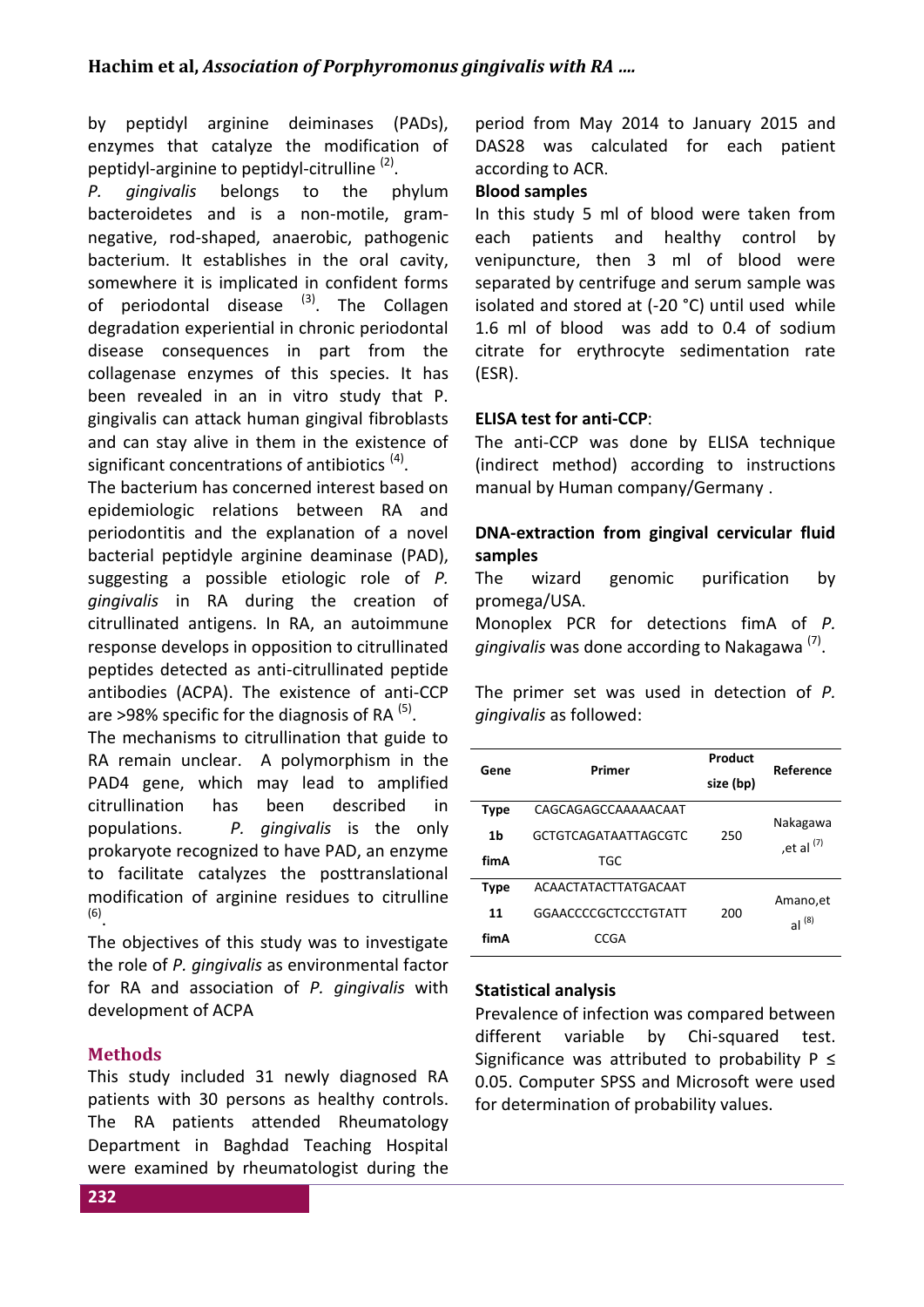## **Results**

The mean age in newly diagnosed RA patients was 46.3 years versus 43.6 in controls and the p value non-significant as in table (1).

## **Table 1. Mean age in newly diagnosed rheumatoid arthritis patients**

| Age (yr)                            | Control | <b>Newly diagnosis</b><br><b>RA patients</b> |
|-------------------------------------|---------|----------------------------------------------|
| <b>Mean</b>                         | 43.6    | 46.03                                        |
| <b>Standard</b><br><b>Deviation</b> | 11.28   | 12.35                                        |
| Median                              | 43      | 50                                           |
| Minimum                             | 18      | 20                                           |
| Maximum                             | 65      | 67                                           |
| P value                             |         | >0.05                                        |

Table (2) showed distribution of severity state (high, moderate, mild, remission) in newly diagnosed RA patients.

#### **Table 2. The DAS28 score in treated and newly diagnosed RA patients**

|                  |       | <b>Newly diagnosis</b> |  |
|------------------|-------|------------------------|--|
|                  |       | <b>RA patients</b>     |  |
| <b>Remission</b> | Count | 3                      |  |
|                  | ℅     | 9.7%                   |  |
| Mild             | Count | 6                      |  |
|                  | ℅     | 19.4%                  |  |
| <b>Moderate</b>  | Count | q                      |  |
|                  | ℅     | 29.0%                  |  |
|                  | Count | 13                     |  |
| High             | ℅     | 34.5%                  |  |
|                  | Count | 29                     |  |
| <b>Total</b>     | ℅     | 100%                   |  |
| P value          | 0.665 |                        |  |

The frequency of positive cases for anti-CCP were 23 out of 31 RA patients while in controls was zero with significant association (P<0.001) as in table (3).

Positivity of *P. gingivalis* in newly diagnosed RA patients was 13 (41.9%) out of 31, while negative in all cases of control with significant difference (P value ˂0.001) as in table (4) and (Figure 1, 2).

# **Table 3. Serum anti-CCP positivity in newly diagnosed RA patients versus controls**

|                 |         | Control | <b>Newly</b><br>diagnosis<br><b>RA patients</b> |
|-----------------|---------|---------|-------------------------------------------------|
|                 | Count   | ი       | 23                                              |
| <b>Positive</b> | %       | 0.0%    | 74.2%                                           |
|                 | Count   | 30      | 8                                               |
| <b>Negative</b> | %       | 100%    | 25.8%                                           |
| <b>Total</b>    | Count   | 30      | 31                                              |
|                 | %       | 100%    | 100%                                            |
| P value         | < 0.001 |         |                                                 |

## **Table 4. The frequency of positive cases with P. gingival in newly diagnosed patients and healthy controls**

|                 |         | Control | <b>Newly</b><br>diagnosis<br><b>RA patients</b> |
|-----------------|---------|---------|-------------------------------------------------|
|                 | Count   | O       | 13                                              |
| <b>Positive</b> | %       | 0.0%    | 41.9%                                           |
|                 | Count   | 30      | 18                                              |
| <b>Negative</b> | %       | 100%    | 58.1%                                           |
| Total           | Count   | 30      | 31                                              |
|                 | %       | 100%    | 100%                                            |
| P value         | < 0.001 |         |                                                 |

Table (5) shows significant association between positive cases of *P. gingivalis* and anti-CCP positivity with P value <0.05.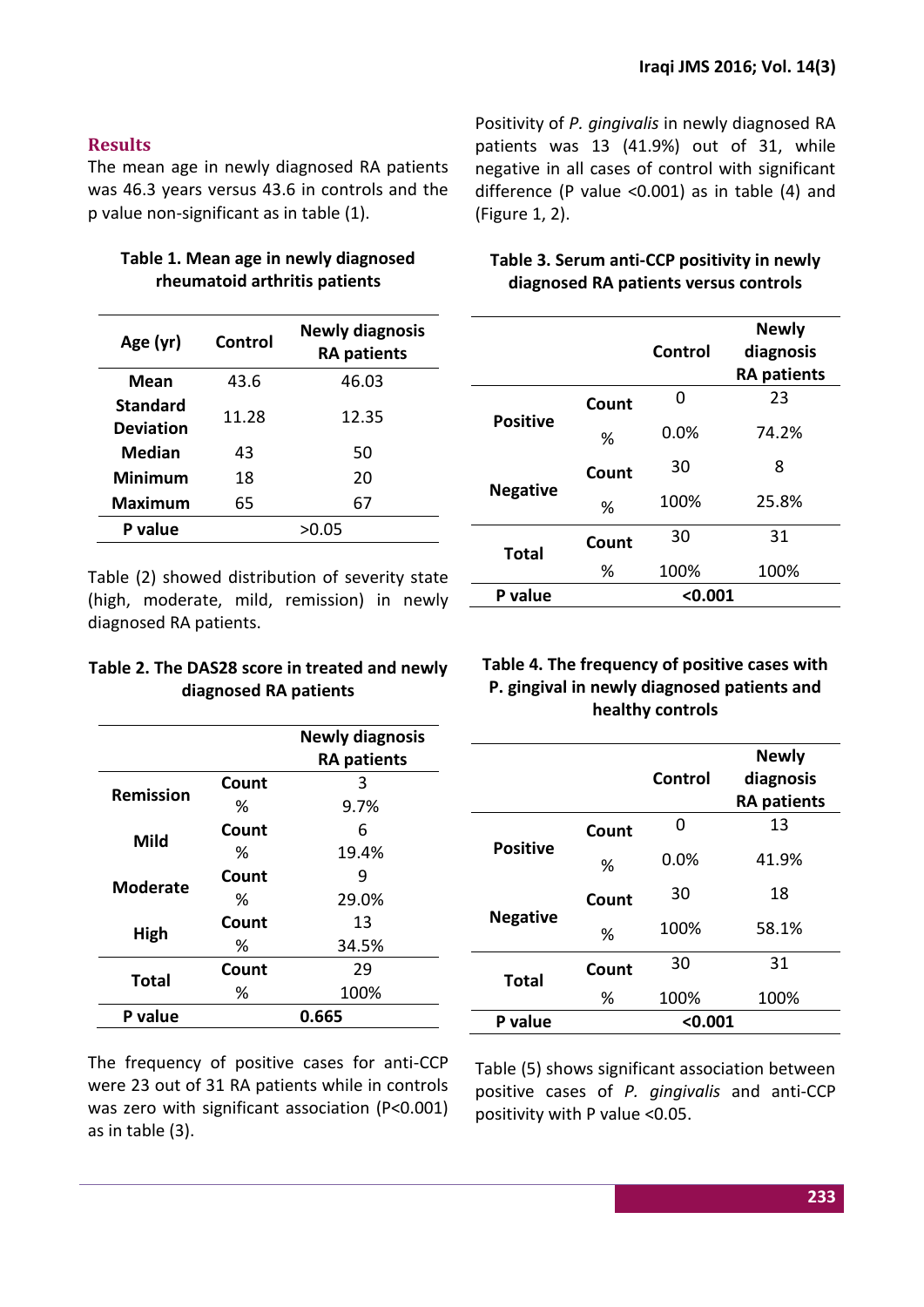Current study revealed no association between *P. gingivalis* infection and DAS score with P value =  $0.003$  as in table  $(6)$ .

**Table 5. Relationship between** *P. gingivalis* **positivity and anti-CCP of newly diagnosed RA patients**

| Р.<br>gingivalis | No. | <b>Mean±SD</b><br>of CCP |
|------------------|-----|--------------------------|
| <b>Positive</b>  | 13  | $168.46 \pm 34.33$       |
| <b>Negative</b>  | 18  | $78.94 + 25.53$          |
| <b>LSD value</b> |     | 85.603                   |
| P value          |     | 0.0410                   |

**Table 6. The frequency of positive cases with**  *P. gingivalis* **in newly diagnosed patients** 

| DAS28            | P. gingivalis   |      |              |                 |
|------------------|-----------------|------|--------------|-----------------|
|                  | <b>Negative</b> |      |              | <b>Positive</b> |
|                  | No.             | ℅    | No.          | ℅               |
| <b>Remission</b> | 1               | 2.8  | $\mathbf{2}$ | 7.7             |
| Mild             | 1               | 2.8  | 5            | 19.2            |
| <b>Moderate</b>  | 6               | 16.7 | 3            | 11.5            |
| High             | 10              | 27.8 | 3            | 11.5            |
| <b>Total</b>     | 18              | 51.1 | 13           | 49.9            |
| P value          | 0.003           |      |              |                 |

\* Significant (P<0.05)



### **Fig. 1. Gel electrophoresis for PCR product of** *P. gingivalis* **type Ib fim visualized under UV light.M:1000 bp marker lane (3,4,7,10) were positive for type Ib . The size of product was 250 bp (time 90 mint., 50 volt)**

#### **Discussion**

*Porphyromonus gingivalis* genome detection was done for newly diagnosed RA cases by PCR to detect FimA (fimbrillin antigen), which consider highly specific for *P. gingivalis;* two type of FimA were used (FimA type 1b, FimA type II) to increase specificity and to diagnosis bacteria from gingival cervcular fluid  $(9)$ . The positive cases were (41.90%) of thirty one newly diagnosed RA patients. Relationship of *P.*  *gingivalis* infection with RA could be illustrated by mechanisms of secreted enzyme peptidyle arginine deaminase, which lead to citrullination and permanent post-translation of arginine to citrulline as a consequence for this event will lead to accumulation of citrullinated peptide with development of anti citrullinated peptide antibody, which concerned in RA and useful diagnostic marker for RA. This agree with Hitchon, *et al* who proposed that citrullination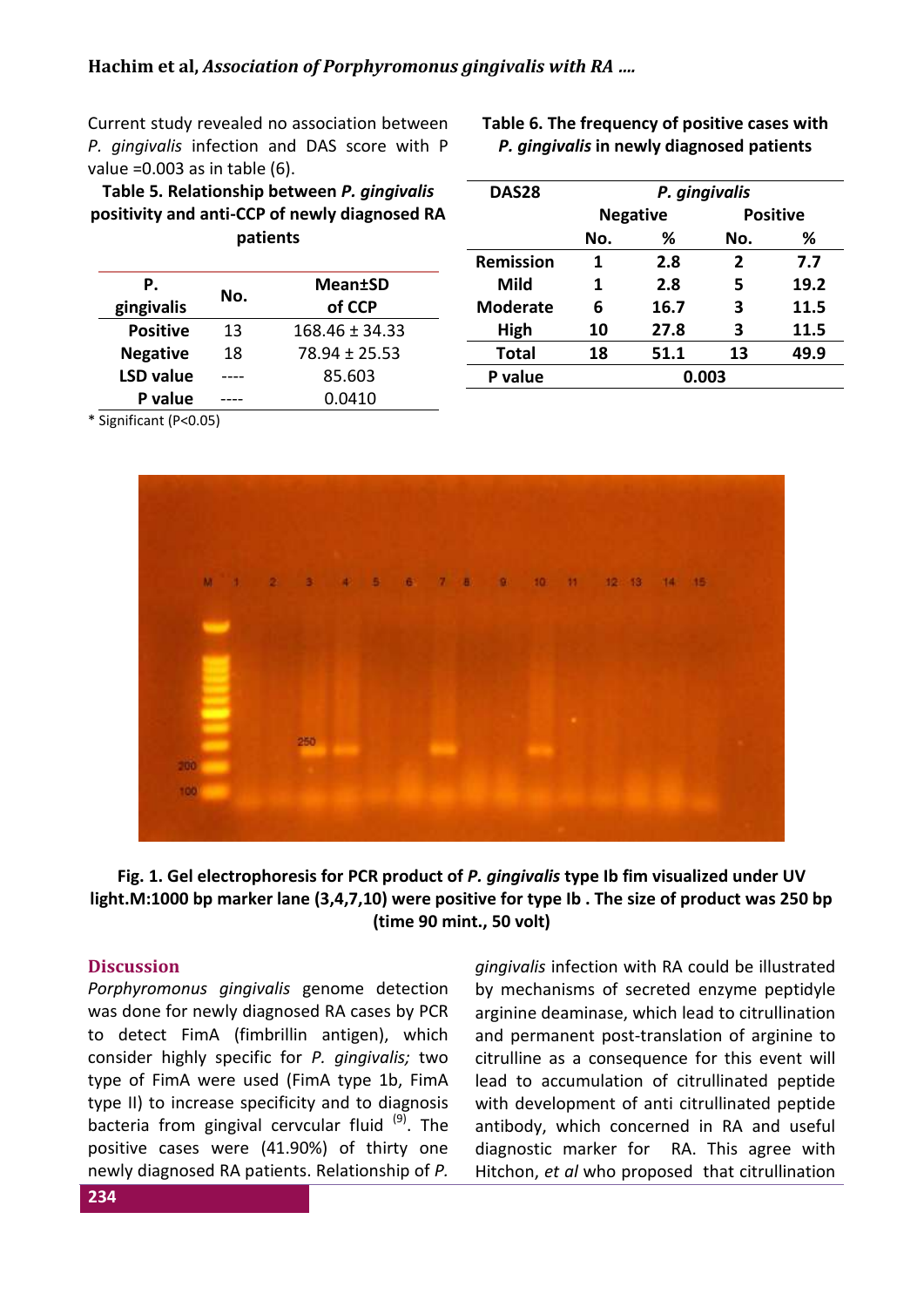of human protein by bacterial enzymes will lead to production of ACPA which used as good diagnostic markers for RA<sup>(10)</sup>.

There were 41.90% of newly diagnosed RA patients have infection with P. gingivalis infection as well as there is high titer of ACPA in newly diagnosed RA patients, this finding reflect the role of *P. gingivalis* as one of environmental factor for RA and stimulation for ACPA formations. *P. gingivalis* infection showed a significant association with DAS, so the bacteria may responsible on initiating autoimmune process, which end with development of RA as well as infection with bacteria may exacerbate RA. This finding agree with Al-katma, *et al* (2007), who hypothesized that control of periodontal infections and gingival inflammation by scaling roots planning and plaque control in subjects with periodontal disease reduce the severity of RA $^{(11)}$ . However, this result disagree with Lugli *et al* (2014), who proposed that *P. gingivalis* infection, which causes periodontitis was associated with development of RA not with severity because severity of disease depend on autoimmune process not on infection with *P. gingivalis*<sup>(12)</sup>.



**Fig. 2. Gel electrophoresis for PCR product of** *P. gingivalis* **type II fim visualized under UV light.M:1000bp marker lane (3,7,8) were positive for type II fim . the size of product 220 bp (time 90 mint., 50 volt)**